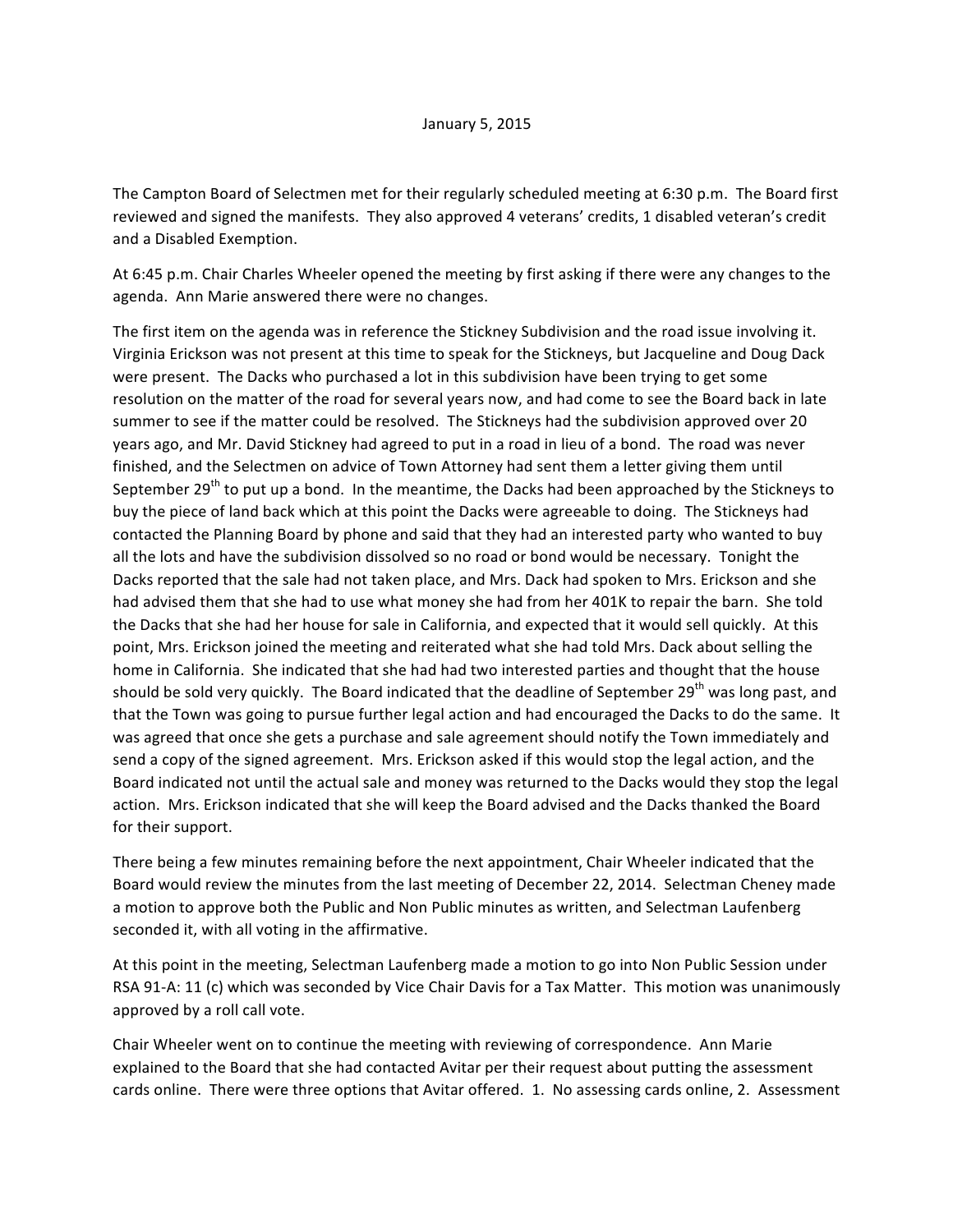cards online limited for all users and complete for users with subscriptions. This would be zero cost to the Town. 3. Complete assessment data online to all regardless of whether they have a subscription or not with a cost to the Town of approximately \$2,600.00. Ann Marie indicated that she had spoken to Thornton Town Administrator Tammy Beaulieu and for the first 4 years that they had Avitar they used option 2, and then later expanded to option 3. Since the Board is looking to find ways to cut unnecessary costs, it was agreed to go with option 2 for the immediate future. Ann Marie asked for a motion and Selectman Cheney made a motion to go with option 2, seconded by Selectman Laufenberg, and voted in the affirmative by all. Further discussion about the Avitar tax bills ensued. Some residents have been confused by the spring bill which shows the rate as \$10.00 which is half of the total 2014 rate of \$19.99. The bill actually indicates under the tax calculation portion of the bill that  $\frac{1}{2}$  tax at 2014 rate. Ann Marie showed the Board her bill from Thornton which shows the rate with an asterisk and right below it \*first bill tax rate equals  $\frac{y}{x}$  last year's final rate. Ann Marie also learned from Patty Woolsey at Avitar that the RSA's require that the bill show the half rate for the spring bill, but putting the wording about the half rate right under the rate itself may save some confusion. It is the Tax Collector's role to set up the bills, but the Board agreed that it might be a good idea to suggest this to Hannah. Ann Marie indicated that she will talk with her about this.

An update from Northern Pass representatives thanked the Town for participation in the Section 106 review. They indicated that their contractors have been working hard over the past few months to integrate the information provided into their documents for submission to the NH Division of Historical Resources.

An email from Thornton Town Administrator Tammie Beaulieu advised both the Campton and Ellsworth Boards that Gary Moulton will be retiring the end of February, and Transfer Station Manager Kevin McGuire has requested that two part timers be hired instead of another full time position. Currently Kevin and Donnie Howe are the two full time personnel. Kevin would also like to recommend keeping William Dowling as a permanent part time employee. Mr. Dowling had originally been hired as a seasonal worker. The Thornton Selectmen are also gathering figures for single stream removal from the Transfer Station to see if this would be a savings or cost to towns, and then would suggest a joint meeting if the figures looked inviting. The Board had no problem with any of these plans. Tammie also indicated that her Board would like to schedule the joint budget meeting for the Fire and Transfer Station budgets with Campton and Ellsworth for either Wednesday, January 21<sup>st</sup> (which they prefer) or Monday, January  $26^{th}$ . Since the last two meetings have been on Mondays (Campton's regular meeting days) the Board agreed to schedule a meeting on a Wednesday (Thornton's regular meeting days). The meeting will be held at the Campton Municipal Room.

A joint letter from the Pemi Valley Chamber of Commerce, the Plymouth Regional Chamber of Commerce and the Squam Lakes Area Chamber of Commerce was received announcing that they have unanimously agreed to proceed to the development of a new regional chamber of commerce. The Selectmen praised their decision, and felt that it would help the economic struggles that the three chambers have had operating separately. The Campton Information Office will remain opened.

Central Signal Corporation, our fire and panic alarm company has announced an increase in their rates across the board of \$1.00 per month for each signal. CNP has requested an extension of time to submit the USPAP report for the Town of Campton which the Department of Revenue Administration approved for no later than April 1, 2015.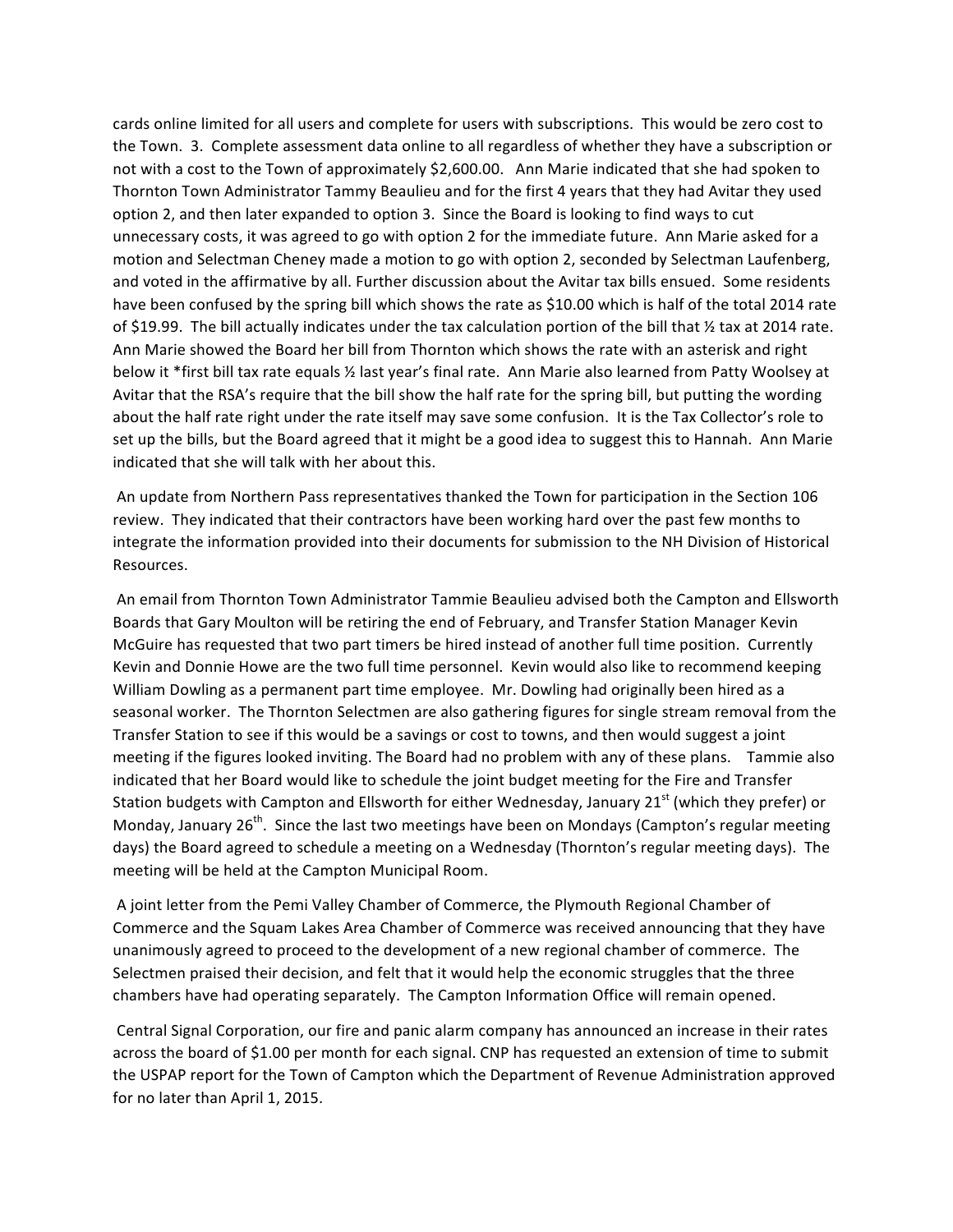After this reading of the general correspondence, Chair Wheeler then addressed Caron Pierce who was present at tonight's meeting to continue discussion of the garage owned by Peter Vaillancourt across the street from her house. Mrs. Pierce contends that this a violation of the Zoning Ordinance. Paperwork was produced by the owners of Sunset Hill Properties, LLC indicating that both Mr. Vaillancourt and Mr. Robin Woolfenden were joint partners each owning 50% of the business. Our Town Attorney advised that there was no zoning violation and that the Town should not proceed with any enforcement action. Mrs. Pierce was not satisfied with this response, and criticized the Attorney's opinion, and felt that this issue is not resolved. Chair Wheeler suggested that she request to meet with the Zoning Board of Adjustment if she was still not satisfied. He indicate that she should put her request in writing and contact May Brosseau, who is the Zoning Board Secretary to set up a meeting. After further discussion, Chair Wheeler agreed that he would contact May and request that a Zoning Board meeting be scheduled.

Other business: Mr. Michael St Cyr indicated that he wanted to discuss the Disabled Veteran's Exemption that he had applied for. This was approved tonight for the 2015 tax year. He felt that he should be able to get this for his 2014 taxes as the law said that he did not have to be a resident for a year. Ann Marie explained that the law also indicates that the exemption must be applied for by April 15<sup>th</sup>. Mr. St. Cyr explained that he did not purchase the property until June and thought the exemption should pro-rated. Ann Marie will contact the Department of Revenue Administration. George Wright indicated that he had some problems with the recent revaluation, but he wanted to do some more research before he spoke about it. He did indicate that he was very unhappy about the tax rate going up so much as did Mr. St. Cyr. Ann Marie explained that the revaluation had caused the Town to lose \$36 million dollars plus in valuation due to the decline in the real estate market since the last reval in 2009. This caused the rate to increase significantly because the Town had lost so much value, and in order to support the approved budgets for 2014 school, Town and County that the rate had to increase to cover these budgets. Ann Marie also read a breakdown of how the tax rate is calculated between the Town, School and County. The Selectmen also explained to Mr. St. Cyr that the budgets of the Town and School are approved by the voters of the Town, and the voters had approved these at the annual 2014 Town and School Meetings. The Board also pointed out that the voters do not have a say in the County budget, and that they should express their concerns to the County Commissioners who are elected by the voters. The assessors will be holding hearings the end of January into early February to meet individually with any taxpayer who has questions about their new assessment. Letters will be sent out by the assessors within the next week.

After the public left, the Board continued discussion about the revaluation, discussing the delay in the finishing of the reval, how to deal with this year's upcoming budget and ways to try and cut the budget. They also agreed that a mass letter should go out to all taxpayers explaining the reasons for the jump in the tax rate. Selectman Laufenberg agreed to work on this, and Selectman Davis indicated that she would work with him.

The Board also indicated concern that they needed to get the department heads into start working on their 2015 budgets, and agreed to meet for a budget work session on Wednesday, January 14<sup>th</sup>. Ann Marie was asked to have the Police Chief, Road Agent, and Trustee of the Trust Funds to come in to present their preliminary budgets at the work session. Ann Marie will also contact the Cemetery Sexton, John Timson to go over his preliminary budget, and she indicated that the Planning Board was meeting tomorrow to go over their proposed budget for 2015.